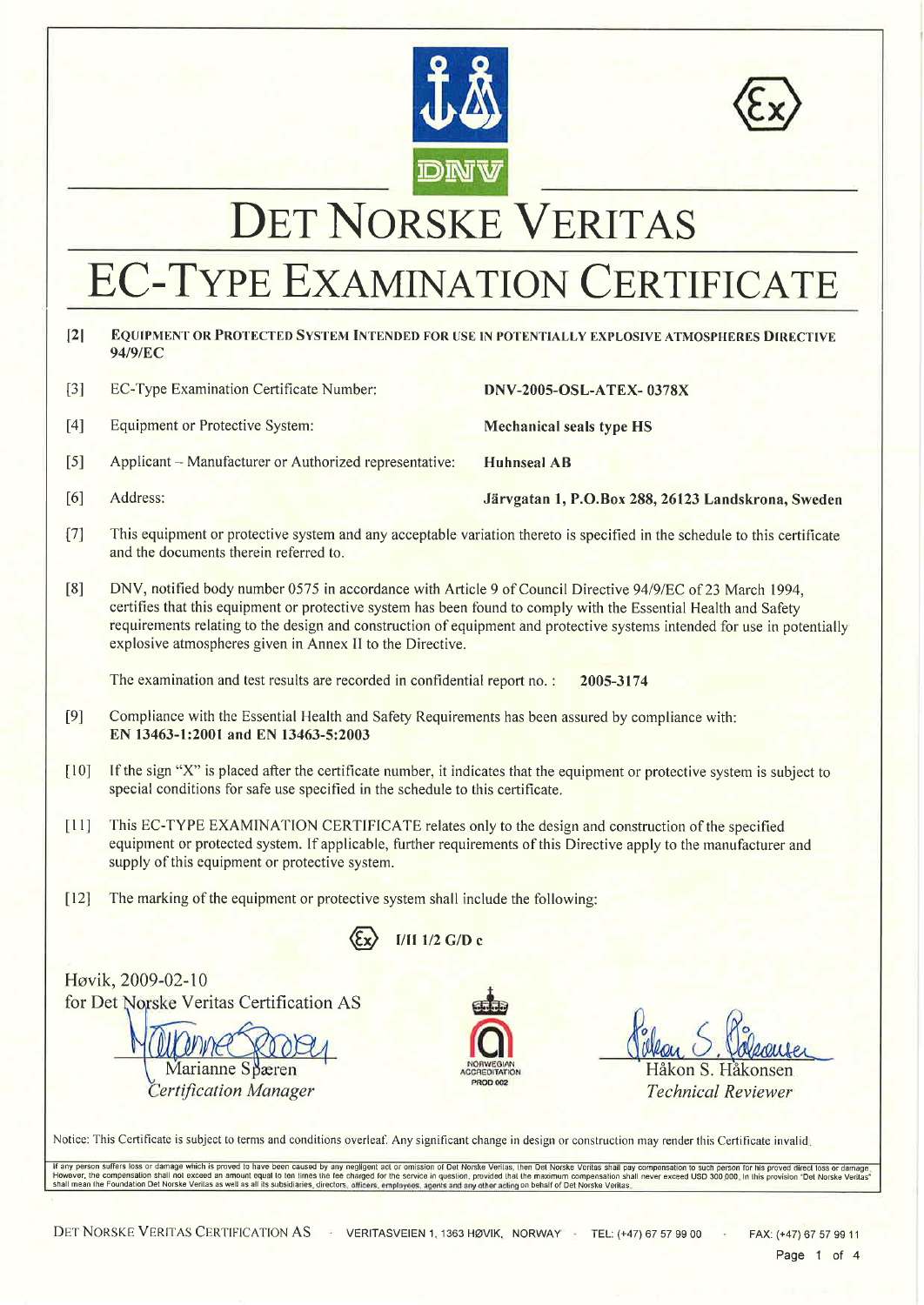



#### **Schedule**

#### [14] EC-TYPE EXAMINATION CERTIFICATE No.: DNV-2005-OSL-ATEX-0378X

#### **Certificate History**

 $|13|$ 

| Revision | <b>Description</b>   | Issue date |
|----------|----------------------|------------|
|          | Original certificate | 2009-02-10 |
|          |                      |            |

#### $[15]$ **Description of Equipment or Protective System**

The mechanical seals type HS are intended to be used as a component in pumps and tanks with rotating shafts.

#### **Type Identification:**

HS1 type BA & ED, are double cartridge seals. With the springs located on the atmospheric side, outside the seal, they are protected against particles that can clog-up the spring movement. These seals accommodate variable pressures from both the product and from the barrier fluid since the seals are double balanced. The HS1 types are intended to be used in category 1, 2 and 3 applications. For category 1 applications a safety system consisting of two independent systems is needed. Recommended are temperature measurement in the seal flange and level measurement for the barrier fluid. If tap water is available to connect directly to the seal, a flowmeter to monitor the barrier fluid is needed. It is also possible to use two independent temperature measurements as a safety system for category 1. For category 2 applications a safety system consisting of temperature measurement is applied. These seals are intended for shaft diameter from  $20 - 200$  mm.

HS2 type BC, is a double cartridge seal intended for higher pressures from both the product side, and the sealing fluid side. The HS2 is intended to be used in category 1, 2 and 3 applications. For category 1 applications a safety system consisting of two independent systems is needed. Recommended are temperature measurement in the seal flange and level measurement for the barrier fluid. If tap water is available to connect directly to the seal, a flowmeter to monitor the barrier fluid is needed. It is also possible to choose two independent temperature measurements as a safety system for category 1. For category 2 applications a safety system consisting of temperature measurement is applied. This seal is intended for shaft diameter from  $20 - 200$  mm.

HS3 type BF & ES, are single cartridge seals in the same basic configuration as the BA and ED seals. The springs are here also located on the atmospheric side and are therefore protected from the product. The HS3 types are intended to be used in category 1, 2 and 3 applications. For category 1 applications a safety system consisting of two independent systems is needed. One is a temperature measurement on the flange. The other are the dry-running tests at Huhnseal AB provided that the shaft speed doesn't exceed the documented shaft speed (specifically for dry-running seals, such as in e.g. top mounted agitators, this safety system is also valid as long as the peripheral speed during service does not exceed 1 m/s at the seal faces). For category 2 applications a safety system consisting of temperature measurement is applied. These seals are intended for shaft diameter from  $20 - 200$  mm.

HS4 type BX, is a single cartridge seal. A sleeve / spring transfers the torque and gives the needed spring load by pulling the seal-ring. The sleeve / spring also keeps the seal parts together as a cartridge. The HS4 is intended to be used in category 1, 2 and 3 applications. For category 1 applications a safety system consisting of two independent systems are needed. The dry running tests at Huhnseal AB are one safety system if the shaft speed doesn't exceed the documented shaft speed. For category 2 applications a safety system consisting of temperature measurement is applied. This seal is intended for shaft diameter from  $20 - 95$  mm.

lf any person suffers loss or damage which is proved to have been caused by any negligent act or omission of Det Norske Veritas, then Det Norske Veritas shall pay compensation to such person for his proved direct loss or d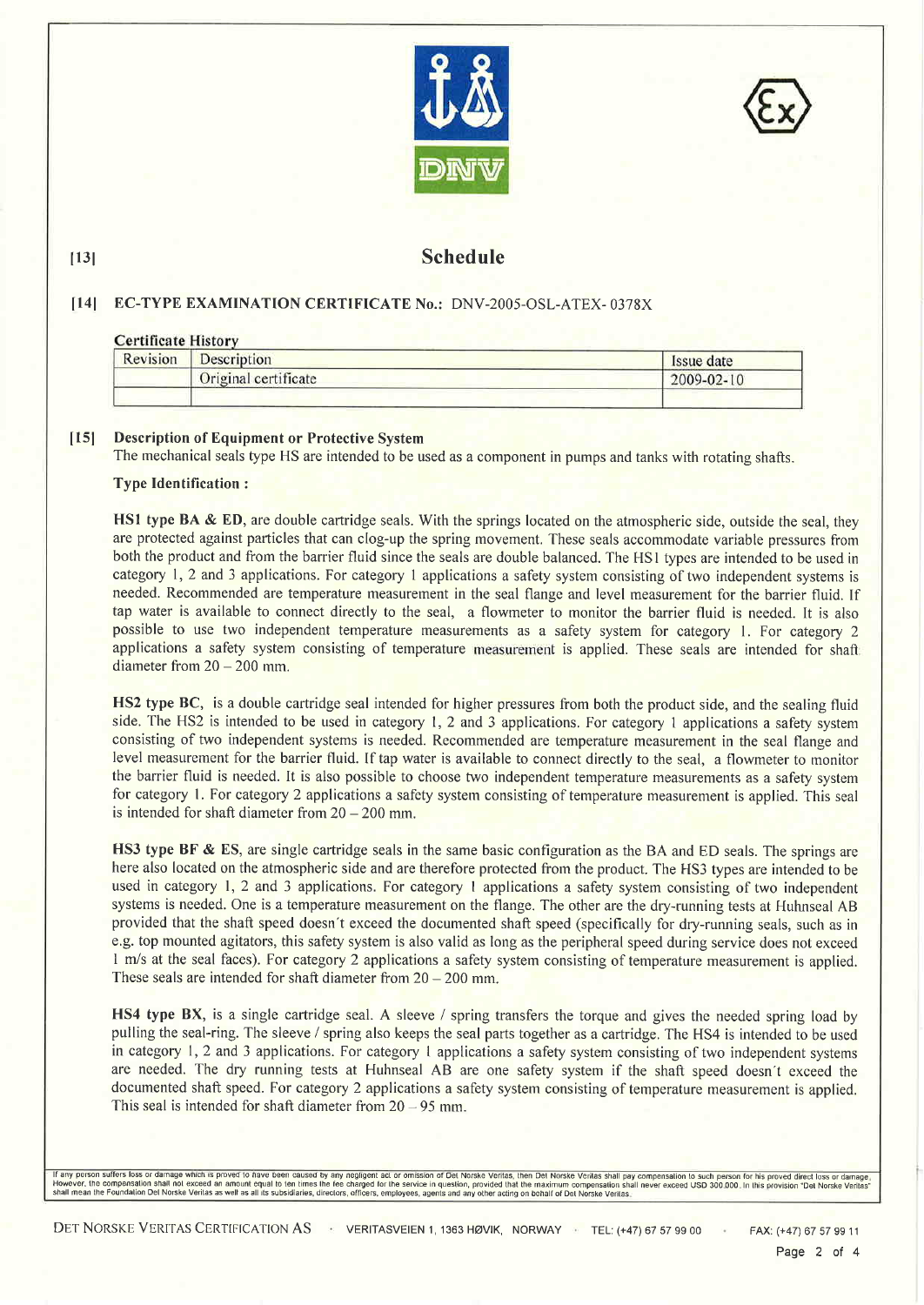



DNV-2005-OSL-ATEX-0378X

HS4 type AN, CN, CO, HK, HN & MA, are all single mechanical seals. These seals are intended for category 3 and shaft size  $20 - 100$  mm.

| <b>ATEX</b> marking                                                             | <b>Type</b>          | <b>Safety measures</b>                                                                                                                                                                                                                                                                                                                                                                        |
|---------------------------------------------------------------------------------|----------------------|-----------------------------------------------------------------------------------------------------------------------------------------------------------------------------------------------------------------------------------------------------------------------------------------------------------------------------------------------------------------------------------------------|
| $\left(\frac{\epsilon}{2}\right)$ [MI c                                         | HS1                  | Two independent safety system must be provided. Either by the<br>use of two independent temperature sensors or one temperature<br>sensor and one level sensor for the barrier fluid. If tap water is<br>available on site, a flowmeter replaces the level sensor.                                                                                                                             |
| $\left(\frac{\mathcal{E} \mathbf{x}}{\mathcal{E} \mathbf{x}}\right)$ [ M2 c     | HS1                  | One safety system must be provided. This shall be by the use of<br>a temperature sensor.                                                                                                                                                                                                                                                                                                      |
| $\left(\frac{\mathcal{E} \mathbf{x}}{\mathcal{E} \mathbf{x}}\right)$ II 1 G/D c | <b>HS1, HS2, HS3</b> | Two independent safety system must be provided. Either by the<br>use of two independent temperature sensors or one temperature<br>sensor and one level sensor. If tap water is available on site,<br>a flowmeter replaces the level sensor. For the type HS3 the dry<br>running tests at Huhnseal AB are one safety system if the shaft<br>speed does not exceed the documented limit values. |
| $\left(\frac{E}{2}\right)$ II 2 G/D c                                           | HS1, HS2, HS3, HS4   | One safety system must be provided. This shall be by the use of a<br>temperature sensor.                                                                                                                                                                                                                                                                                                      |
| $\left(\frac{\mathcal{E} \mathbf{x}}{\mathcal{E} \mathbf{x}}\right)$ [[ 3 G/D c | HS1, HS2, HS3, HS4   | Not required                                                                                                                                                                                                                                                                                                                                                                                  |

#### Temperature rating:

The seals are protected by the use of temperature sensors. These sensors will shut down the equipment if the temperature reaches a critical value.

 $[16]$ Report No.: 2005-3174 Project No.: 42035479

#### **Descriptive Documents**

| Number           | Title                                    | Rev.           | Date             |
|------------------|------------------------------------------|----------------|------------------|
| $14212 - A - BA$ | Type BA                                  | $\theta$       | 2006-04-20       |
| 14212-B-ED       | Type ED                                  | $\theta$       | 2006-04-20       |
| 14212-C-BF       | Type BF                                  | $\Omega$       | 2006-04-20       |
| $14212 - D - ES$ | <b>Type ES</b>                           | $\theta$       | 2006-04-20       |
| 14212-E-BC       | Type BC                                  | $\theta$       | 2006-04-20       |
| $14212 - F-BX$   | Type BX                                  | $\theta$       | 2006-04-20       |
| Norm AN          | Type AN                                  | $\theta$       | 1989-04-14       |
| Norm CN          | <b>Type CN</b>                           |                | $1976 - 01 - 16$ |
| Norm CN          | Type CO                                  |                | $1976 - 01 - 16$ |
| Norm HK          | Type HK                                  | $\overline{2}$ | 1983-08-18       |
| Norm HN          | Type HN                                  | 4              | 1996-04-10       |
| Norm MA          | Type MA                                  | 3              | 1983-08-18       |
| 141.12967-90     | Thermosiphon system Eex / Atex execution | 4              | $2005 - 08 - 02$ |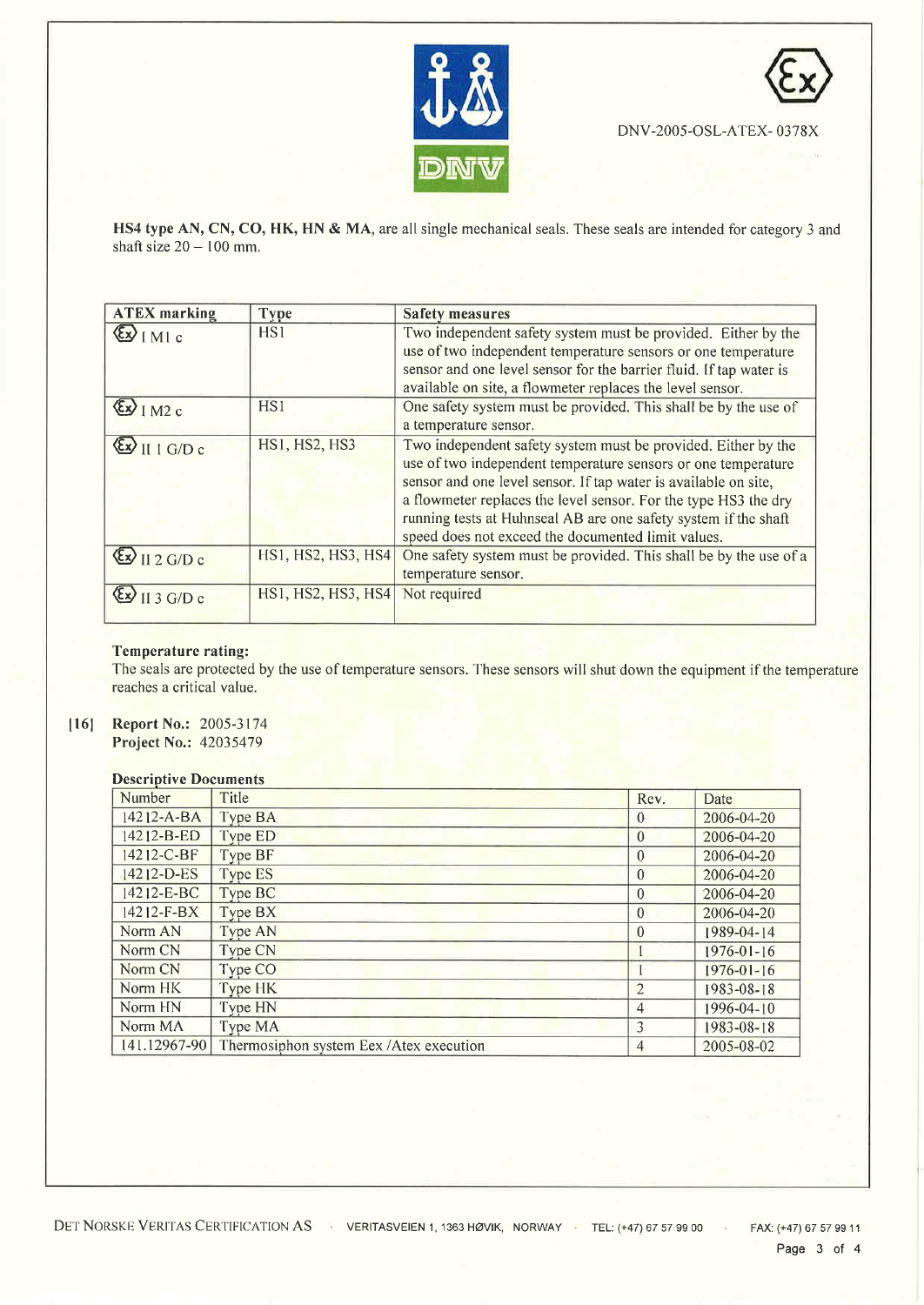



DNV-2005-OSL-ATEX-0378X

#### [17] Special Conditions for Safe Use

The mechanical seals type HS1, HS2 and HS3 must be used with one or two independent safety systems when used as category 1, M1, 2 or M2 applications, according to EN13463-6. At least one of the safety systems shall be temperature measurement as described by the manufacturer. The user must make provisions for shut down of the equipment before the temperature reaches a critical temperature with respect to the applicable potential explosive atmosphere.

 $[18]$ **Essential Health and Safety Requirements** See part 9 of this certificate

#### **END OF CERTIFICATE**

DET NORSKE VERITAS CERTIFICATION AS VERITASVEIEN 1, 1363 HØVIK, NORWAY TEL: (+47) 67 57 99 00 FAX: (+47) 67 57 99 11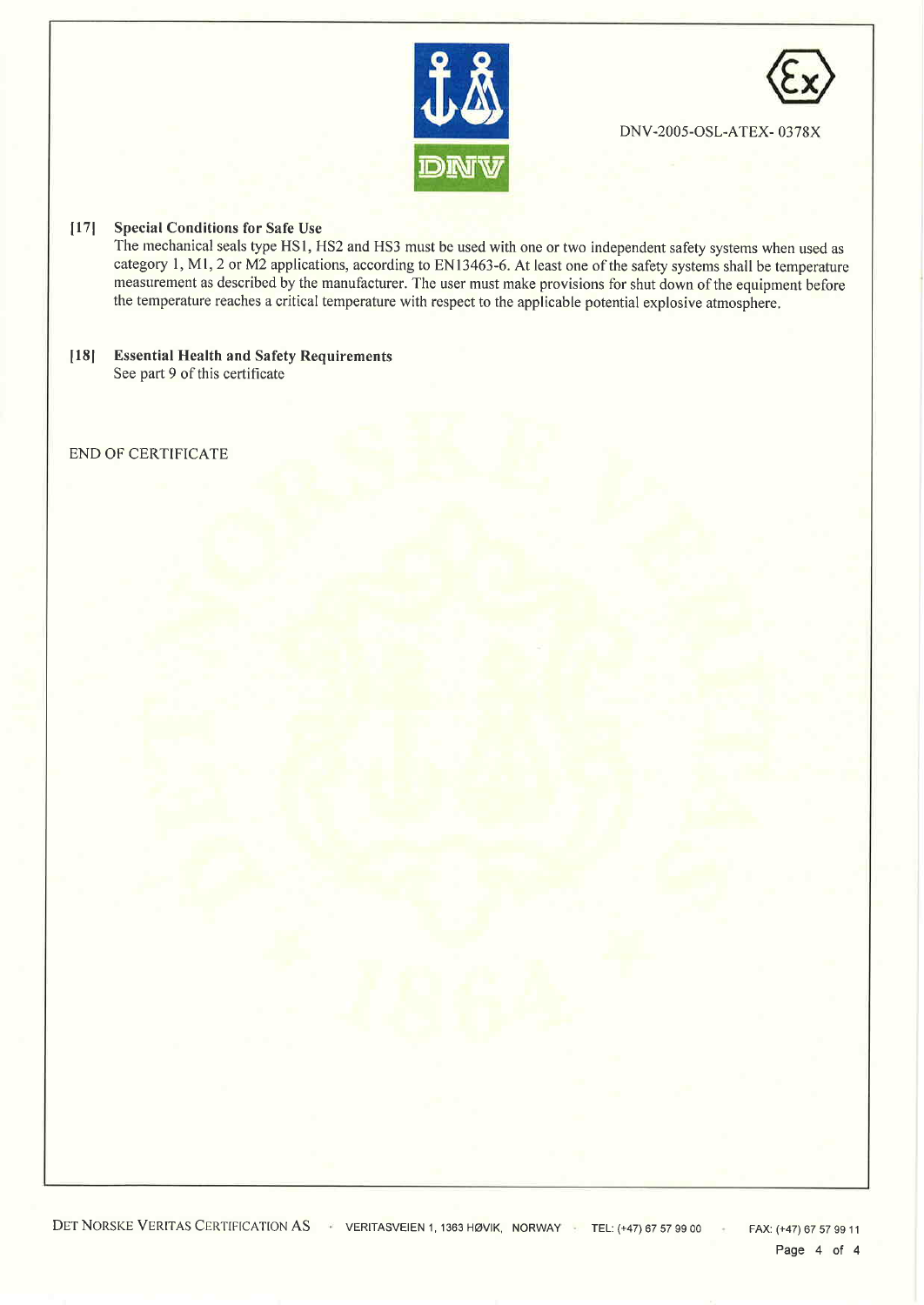### **DNV·GL**

### PRODUCTION QUALITY ASSURANCE NOTIFICATION

- [2] EQUIPMENT OR PROTECTIVE SYSTEM INTENDED FOR USE IN POTENTIALLY EXPLOSIVE ATMOSPHERES DIRECTIVE 2014/34/EU
- 
- [4] Equipment, Protective System or components as listed:

#### [3] Notification Number: **Presafe 17 ATEX 20329Q Issue 1**

**Mechanical seals Type of protection: constructional safety** 

(The EU-Type Examination Certificates based on this notification are listed by the notified body)

[5] Applicant – Manufacturer or Authorized representative in the Community

**Huhnseal AB Järvgatan 1, 261 44 Landskrona Sweden** 

[6] Manufacturing Locations: **As above** 

[7] DNV GL Presafe AS, notified body number 2460 for Annex IV in accordance with Article 17 of the Council Directive 2014/34/EU of 26 February 2014 notifies to the applicant that the manufacturer has a production quality system which complies with Annex IV of the Directive

This quality system in compliance with Annex IV of the Directive also meets the requirements of Annex VII, Conformity to type based on Product Quality Assurance.

[8] This notification is based on audit report listed on page 2

This notification can be withdrawn if the manufacturer no longer satisfies the requirements of Annex IV

Results of periodical re-assessment of the quality system are a part of this notification.

- [9] This notification is valid until **2023-05-31** and can be withdrawn if the manufacturer does not satisfy the production quality assurance surveillance
- [10] According to Article 16 (3) of the Directive 2014/34/EU the CE mark shall be followed by the identification Number 2460 identifying the Notified Body involved in the production control stage.

Date of issue: 2020-04-27



 $I$   $\sim$ 

Ståle Sandstad For DNV GL Presafe AS The Certificate has been digitally signed. See www.dnvgl.com/digitalsignatures for info

This certificate may only be reproduced in its entirety and without any change, schedule included. DNV GL Presafe AS, Veritasveien 3, 1363 Høvik, Norway, Tel +47 67 57 88 00, www.dnvgl.com